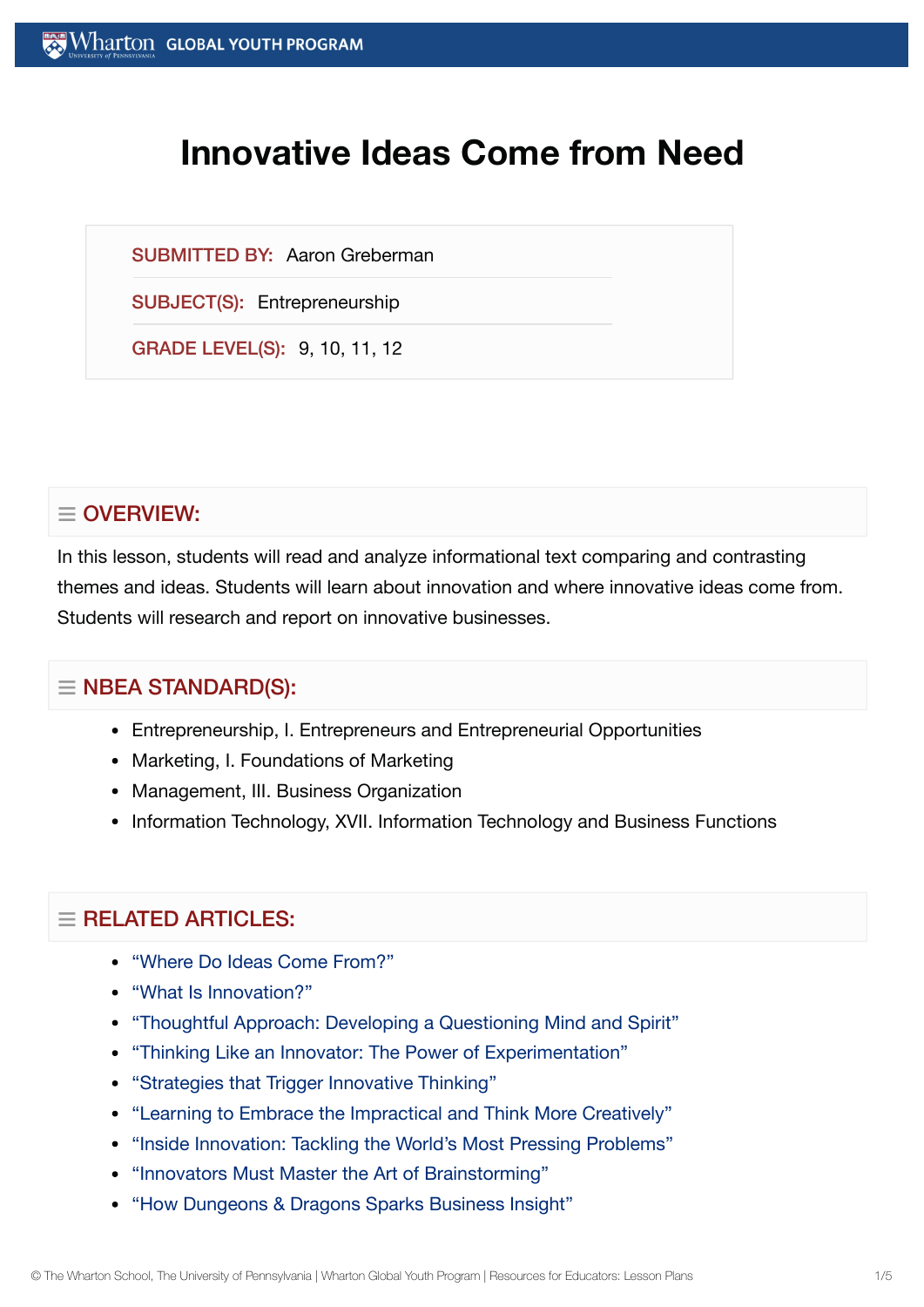## $\mathbb{R}$  Wharton Global Youth Program

- "How a Teen Joined [Tesla's Supercharger](https://globalyouth.wharton.upenn.edu/articles/how-a-teen-joined-teslas-supercharger-analytics-team/) Analytics Team"
- "Future of the [Business World:](https://globalyouth.wharton.upenn.edu/articles/future-business-world-adventures-in-group-innovation-and-e-learning/) Adventures in Group Innovation and E-Learning"
- "Future of the [Business World:](https://globalyouth.wharton.upenn.edu/articles/girl-scout-advocates-entrepreneurial-mindset-education-reform/) A Girl Scout Advocates for Redefining Success"
- ["Entrepreneur](https://globalyouth.wharton.upenn.edu/articles/jack-abraham-innovation-rises-ruin/) Jack Abraham on How Innovation Rises from Ruin"
- ["Demystifying](https://globalyouth.wharton.upenn.edu/articles/demystifying-deepfakes-3-truths-ai-generated-videos/) Deepfakes: 3 Truths About AI-Generated Videos"
- "Dear Mark Zuckerberg: [Thoughts from](https://globalyouth.wharton.upenn.edu/articles/dear-mark-zuckerberg-heres-gen-zs-perspective-on-the-future-of-technology/) Gen Z on the Future of Technology"
- "CEO Alex Poscente Unveils Her Plan for an Augmented [Reality App"](https://globalyouth.wharton.upenn.edu/articles/ceo-alex-poscente-unveils-her-plan-for-an-augmented-reality-app/)
- "Aspiring [Scientists Launch](https://globalyouth.wharton.upenn.edu/articles/young-scientists-worlds-lightest-satellite/) the World's Lightest Satellites"
- "Aspiring [Entrepreneurs Take](https://globalyouth.wharton.upenn.edu/articles/aspiring-entrepreneurs-take-note-4-tips-venture-capitalist-investor/) Note: 4 Tips from a Venture Capitalist Investor"
- "A New Podcast Featuring Teen [Innovators Explores the](https://globalyouth.wharton.upenn.edu/articles/new-podcast-teen-innovators-explores-future-of-the-business-world/) Future of the Business World"
- "A [Hackathon](https://globalyouth.wharton.upenn.edu/articles/a-hackathon-how-to/) How-to"
- "5 Questions for Amber Yang, Master of the 'Space [Debris Apocalypse'"](https://globalyouth.wharton.upenn.edu/articles/5-questions-amber-yang-master-space-debris-apocalypse/)

**Subject(s):** Business (Research and Development, Production, Marketing) Technology, Science

**Overview:** In this lesson students will read about innovative leaders in business, think critically about where innovative concepts come from and work together in a "Pairs Compare" activity. As an extension activity, students will research and report on companies that have been recognized as leaders in innovation.

#### **Common Core Standards:**

- 1. CCR Standard for Reading: Read closely to determine what the text says explicitly and make logical inferences from it.
- 2. CCR Standards for Listening: Prepare for and participate effectively in a range of conversations and collaborations with diverse partners, building on each other's ideas and expressing their own clearly and persuasively. Evaluate a speaker's point of view, reasoning and use of evidence and rhetoric.
- 3. CCR Standards for Speaking: Present information, findings and supporting evidence in such a way that listeners can follow the line of reasoning, and the organization, development and style are appropriate to the task, purpose and audience.

#### **PA Educational Standards for Business, Computers and Information Technology:**

**15.9.12.F:** Evaluate processes needed to obtain, develop, maintain, and improve products or services; including product development, packaging, branding, product mix, product life cycle, and product positioning.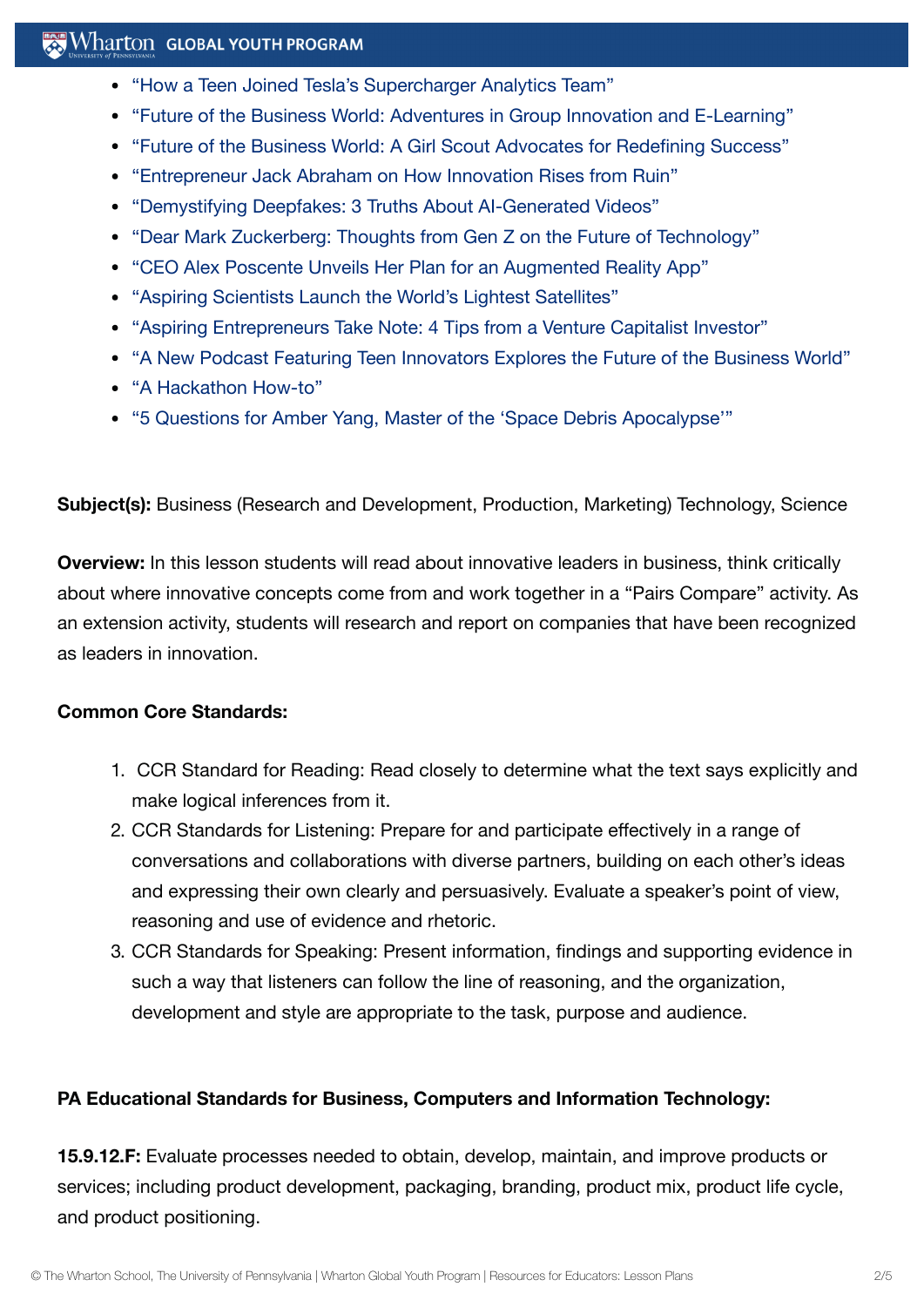#### **Online Articles:**

- No, You Are Not Too Old to Innovate–The Truth About [Entrepreneurs](http://www.linkedin.com/today/post/article/20130802040048-8451-no-you-are-not-too-old-to-innovate-the-truth-about-entrepreneurs?trk=cha-feed-art-title&sf15648694=1)
- V is for Visionary: Five [Lessons from](https://globalyouth.wharton.upenn.edu/articles/v-is-for-visionary-five-lessons-from-tech-titan-josh-kopelman/) Tech Titan Josh Kopelman
- Career Insight: Jack Abraham on Changing the World through [Technological](https://globalyouth.wharton.upenn.edu/articles/jack-abraham-on-technological-innovation/) Innovation

**Objectives:** In this lesson, students will read and analyze informational text comparing and contrasting themes and ideas. Students will learn about innovation and where innovative ideas come from. Students will research and report on innovative businesses.

**Tying It All Together:** This lesson is divided into five parts: Introduction, Definitions, Guided Reading, Group Activity, Extension Activity.

**Introduction** (5-10 minutes)

Begin this lesson with a discussion on how innovation is at the heart of problem-solving. Have students volunteer to discuss products they use that solve problems; consider all responses from apps to alarm clocks. Introduce students to types of innovation including **process innovation**, **product innovation** and **cost reducing innovation**. Wrap up the discussion with the fact that both consumers and businesses benefit from innovation. Encourage students to list the ways this is true.

Consider: Can there be a downside to innovation, to consumers and to businesses?

**Vocabulary** (5 minutes)

**Cost reducing innovation** – improved processes that reduce the costs of production, often leading to increased supply and higher profit margins

**Entrepreneur** – a person who generates ideas and then organizes, manages, and assumes the risks of a business

**Innovation** – an improvement to something already existing

**Process Innovation** – involves making changes in the way production takes place with the purpose of improving the method of production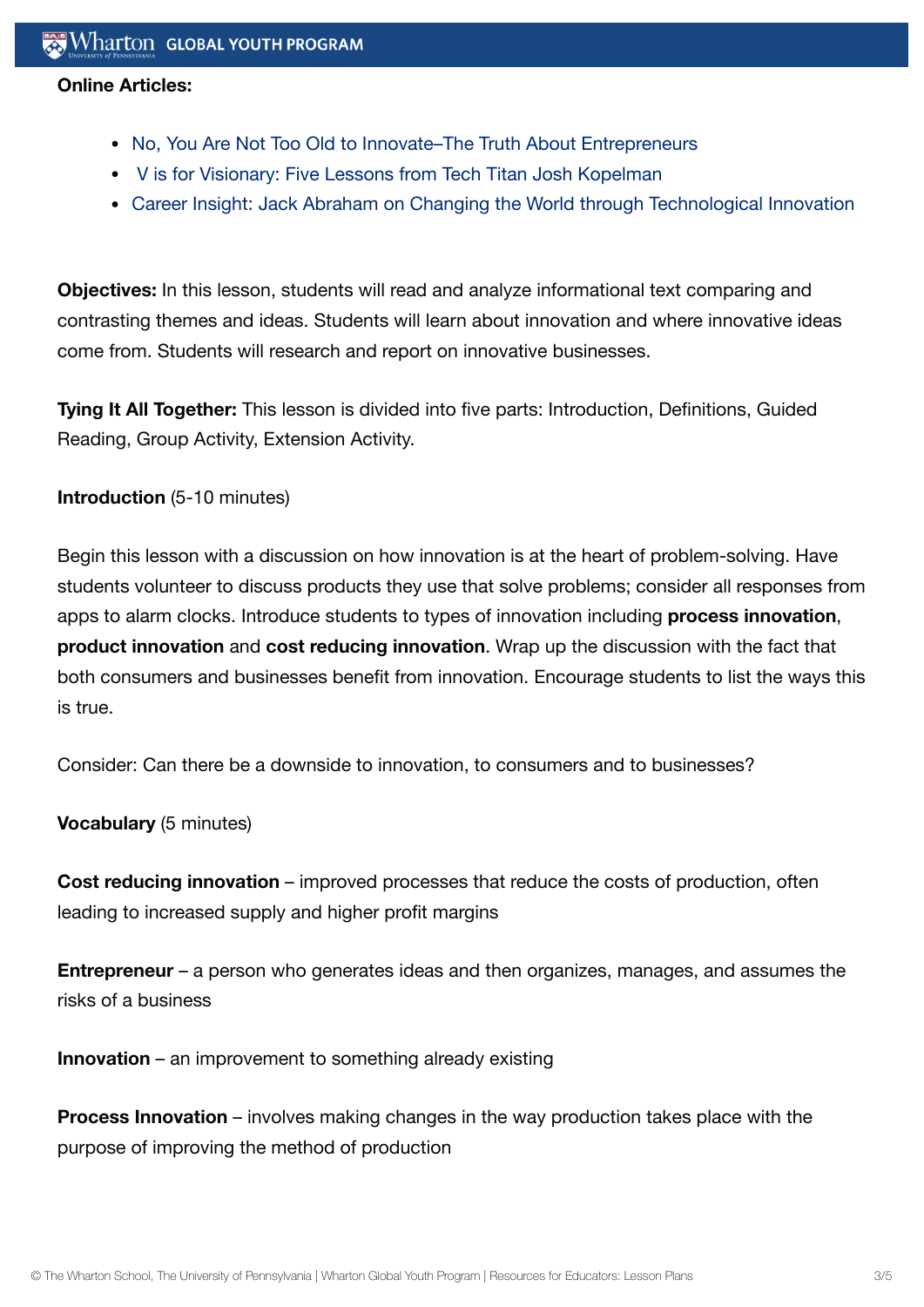### $\operatorname{Wharton}\nolimits$  global youth program

**Product Innovation** – creating new products or radically changing and improving existing products

**Startup** – a business in its early stages that has just initiated operations and trading

**Venture Capital** – money (or assets) provided by private investors or specialized financial institutions, also called risk capital

**Guided Reading** (15 minutes)

After reviewing the vocabulary terms, split the class into teams of four.

Within each group of four, two students will read No, You Are Not Too Old to Innovate–The Truth About [Entrepreneurs](http://www.linkedin.com/today/post/article/20130802040048-8451-no-you-are-not-too-old-to-innovate-the-truth-about-entrepreneurs?trk=cha-feed-art-title&sf15648694=1)

and the other two students in the team will read:

#### V is for Visionary: Five [Lessons from](https://globalyouth.wharton.upenn.edu/articles/v-is-for-visionary-five-lessons-from-tech-titan-josh-kopelman/) Tech Titan Josh Kopelman

#### **Practice**

In a Pairs Compare activity, pairs of students read articles and work in teams to educate their peers on what they've learned.

First, within each group of four students, two students will read "No, You Are Not Too Old to Innovate — The Truth about Entrepreneurs" and the other two students in the group will read "V is for Visionary: Five Lessons from Tech Titan Josh Kopelman."

Second, pairs of students will collaborate to summarize the main points of the article they read. Students need to individually list ideas then work together to create a detailed summary incorporating both students' ideas.

Next, pairs then share their article summaries with the other pair in their team. As pairs read and compare their peers' article summaries, they should *place a check mark next to any ideas that also appeared in the article they summarized*. When pairs are finished reading and comparing, all four students will discuss the common ideas within the two articles. Finally, the teacher will close the lesson with a whole class discussion using the ideas offered by each team. Each pair will hand in their collaborative article summary for assessment.